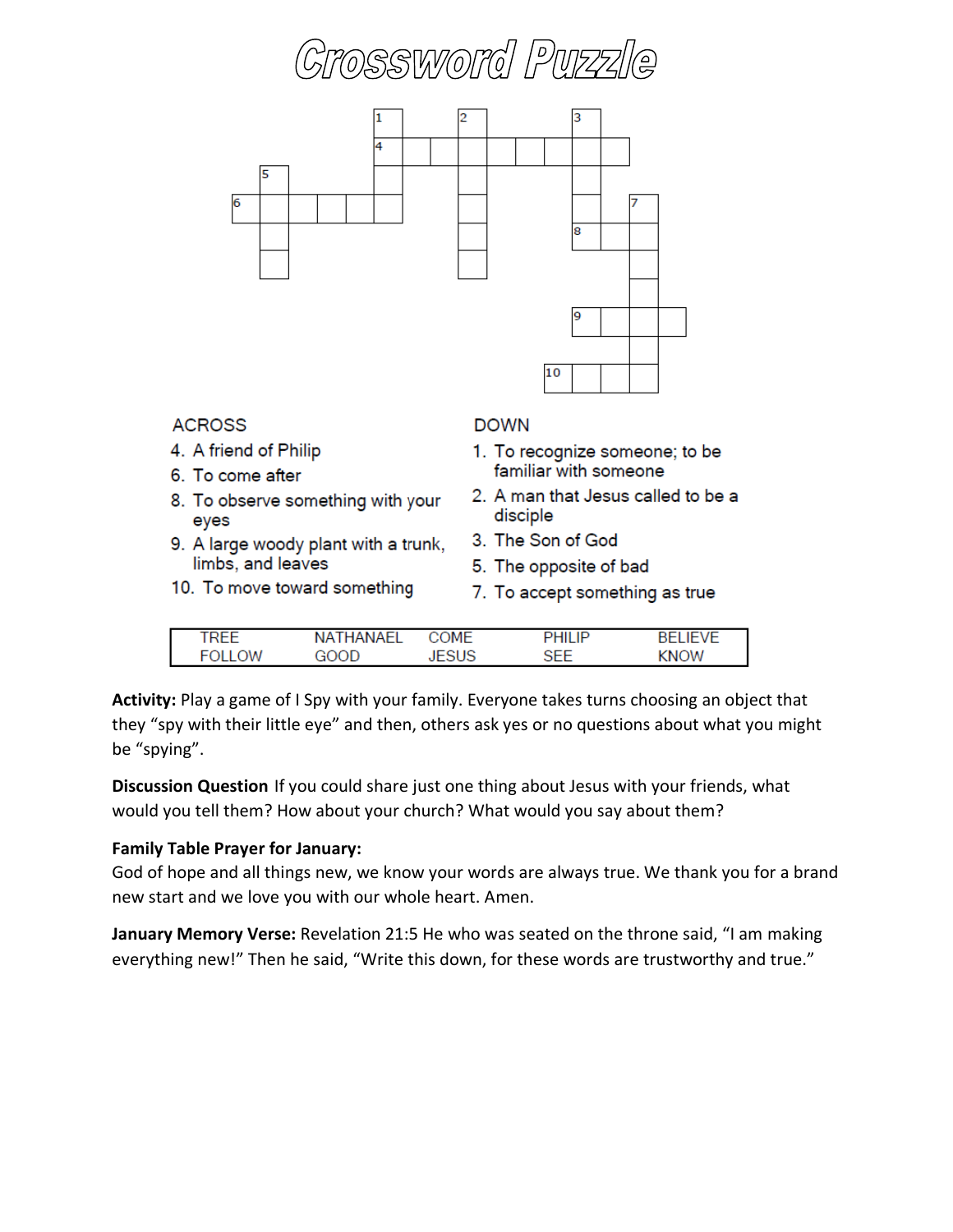# Coloring Page



### **I can tell my friends about Jesus**

From Thru-the-Bible Coloring Pages for Ages 4-8. © 1986,1988 Standard Publishing. Used by permission. Reproducible Coloring Books may be purchased from Standard Publishing, www.standardpub.com, 1-800-543-1301.